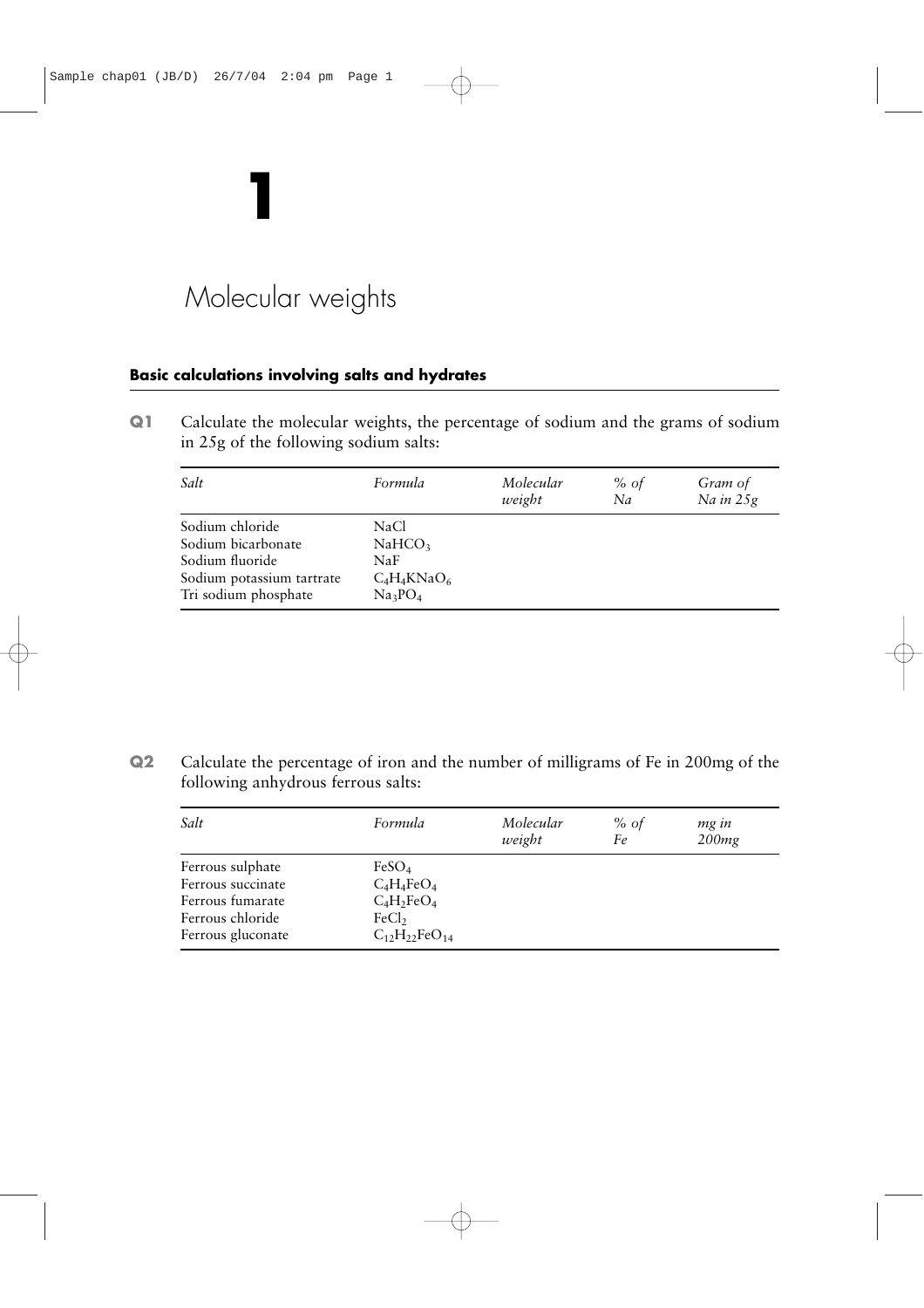## **2** Chapter 1 • Molecular weights

**Q3** For the above ferrous salts, calculate the number of milligrams of each salt that will contain the same amount of Fe ion as 200mg of ferrous sulphate.

**Q4** Calculate the molecular weight of the following hydrates, the percentage of water in each hydrate and the molecular weight of the equivalent anhydrous salts.

| Hydrate                   | Formula                       | Molecular<br>weight of<br>the hydrate | Percentage<br>of water<br>in the<br>hydrate | Molecular<br>weight of<br>equivalent<br>anhydrous<br>salt |
|---------------------------|-------------------------------|---------------------------------------|---------------------------------------------|-----------------------------------------------------------|
| Ferrous sulphate          | $FeSO4$ .7H <sub>2</sub> O    |                                       |                                             |                                                           |
| Ferrous lactate           | $C_6H_{10}FeO_6.3H_2O$        |                                       |                                             |                                                           |
| Ferrous tartrate          | $C_4H_4FeO_6$ . $H_2O$        |                                       |                                             |                                                           |
| Sodium sulphate           | $Na2SO4$ , 10H <sub>2</sub> O |                                       |                                             |                                                           |
| Sodium potassium tartrate | $C_4H_4KNa_2O_64H_2O$         |                                       |                                             |                                                           |

**Q5** For the above hydrated ferrous salts, calculate the amount of hydrated salt, which will contain the same amount of Fe ion as 400mg of anhydrous ferrous sulphate.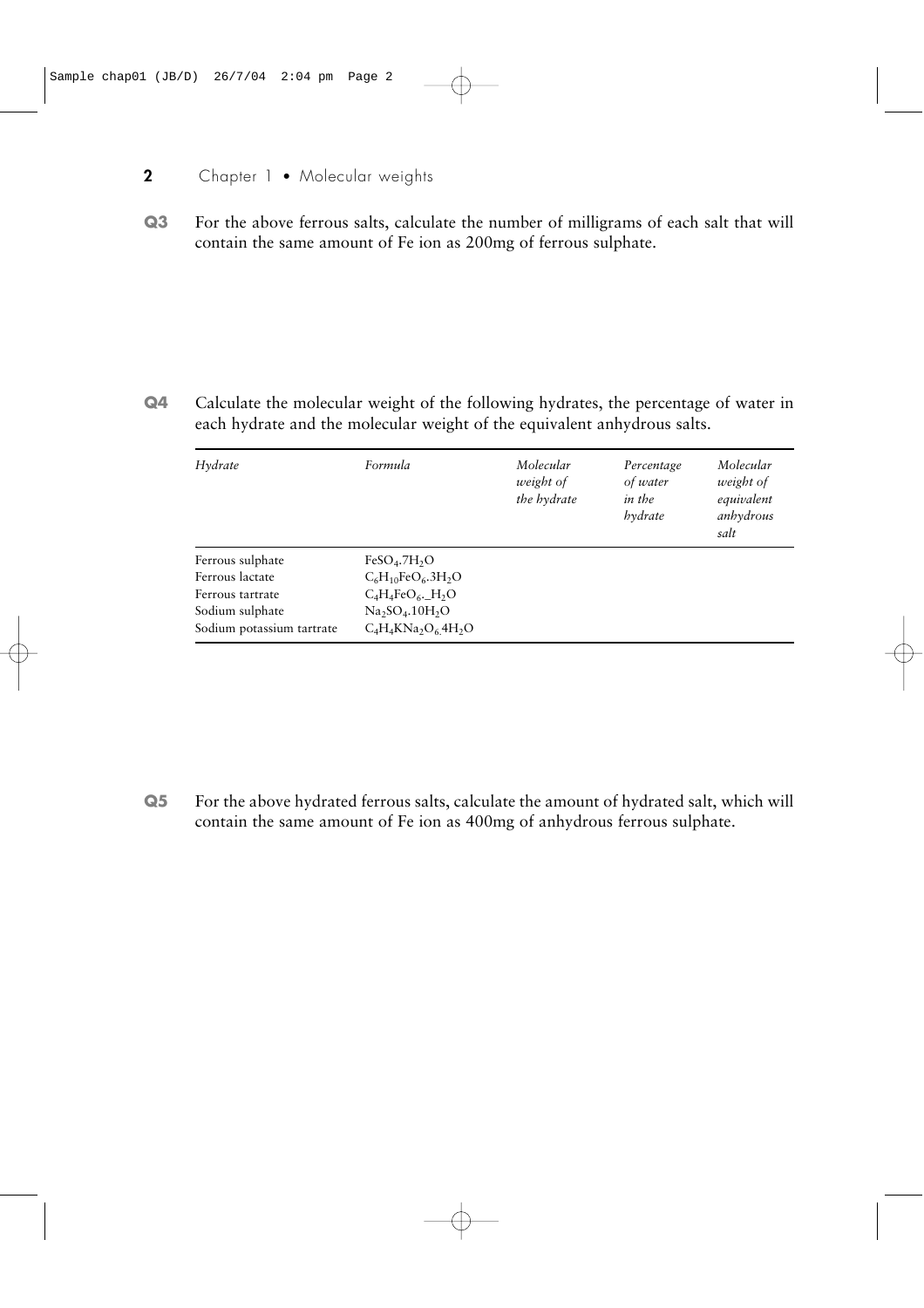**Q6** Calculate the mg of sodium and the number of mmol in 1g of the following sodium salts:

| Sodium chloride    | NaCl               |
|--------------------|--------------------|
| Sodium lactate     | $C_3H_5NaO_3$      |
| Sodium bicarbonate | NaHCO <sub>3</sub> |

**Q7** Calculate the mg of magnesium and the number of mmol in 2g of the following magnesium salts:

| Magnesium chloride  | $MgCl2$ .6H <sub>2</sub> O |
|---------------------|----------------------------|
| Magnesium acetate   | $C_4H_6MgO_4.4H2O$         |
| Magnesium phosphate | $Mg_3(PO_4)_2.5H_2O$       |
| Magnesium sulphate  | $MgSO4$ .7H <sub>2</sub> O |
|                     |                            |

**Q8** Calculate the number of mmol in 50mL of a 5% solution of the following salts: Sodium Chloride Potassium chloride Magnesium chloride Potassium bicarbonate Sodium bicarbonate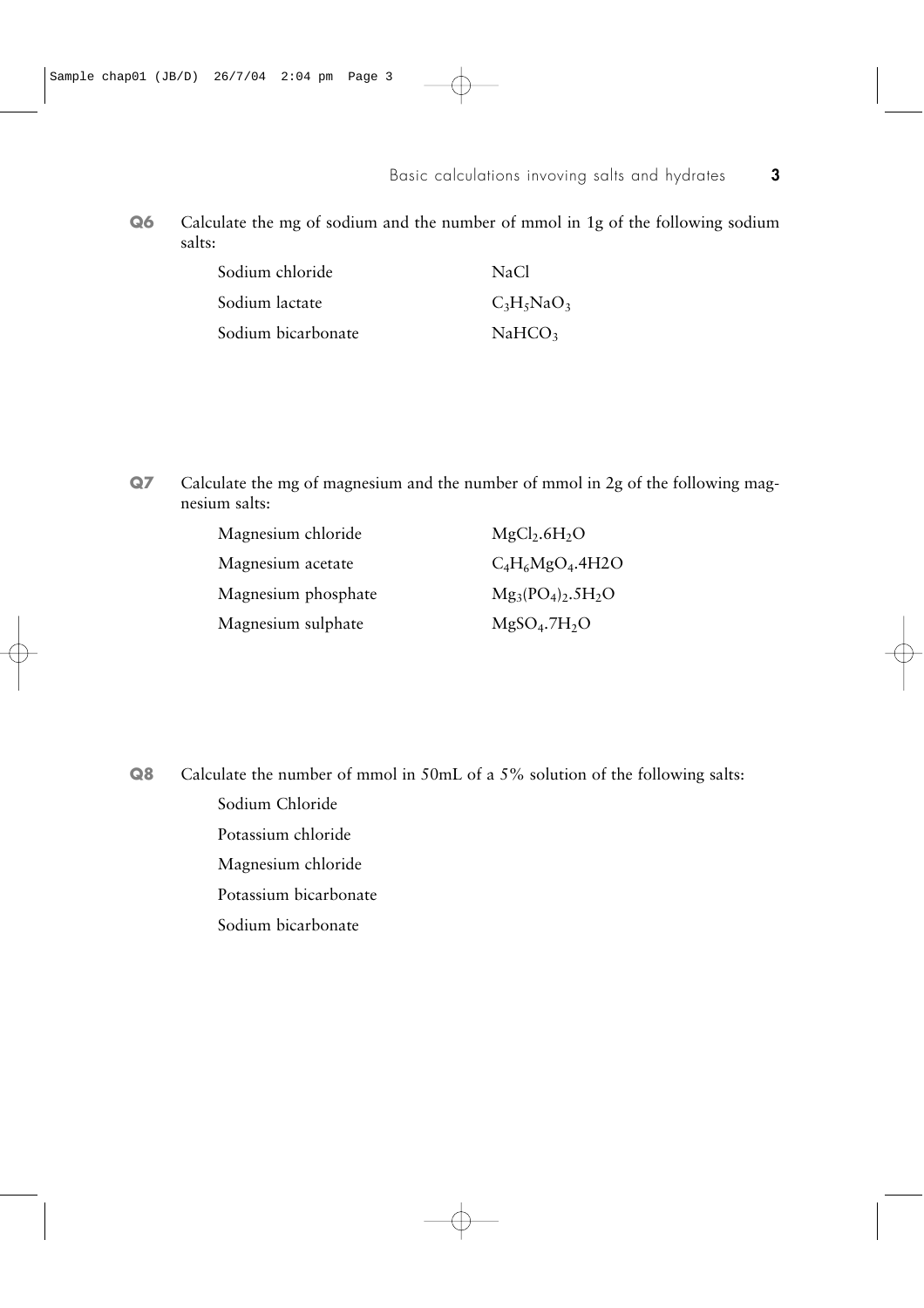- **Q9** Calculate the number of mmol of chloride ions in 20mL of a 5% solution of the following salts:
	- Potassium chloride
	- Sodium chloride
	- Magnesium chloride

## **Calculations involving drugs and molecular weights**

**Q10** Calculate the weight of adrenaline acid tartrate (M.Wt = 333) and the weight of adrenaline hydrochloride (M.Wt = 219) which contain the equivalent of 0.3mg of adrenaline  $(M.Wt = 183)$ .

**Q11** Calculate the weight of naproxen  $(M, Wt = 230)$  that will contain an equivalent amount of naproxen as 500mg of naproxen sodium (M.Wt = 252).

**Q12** Calculate the amount of amoxicillin sodium (M.Wt = 387) and the amount of amoxicillin trihydrate (M.Wt = 419), which will contain the equivalent of 250mg of amoxicillin  $(M.Wt = 365)$ .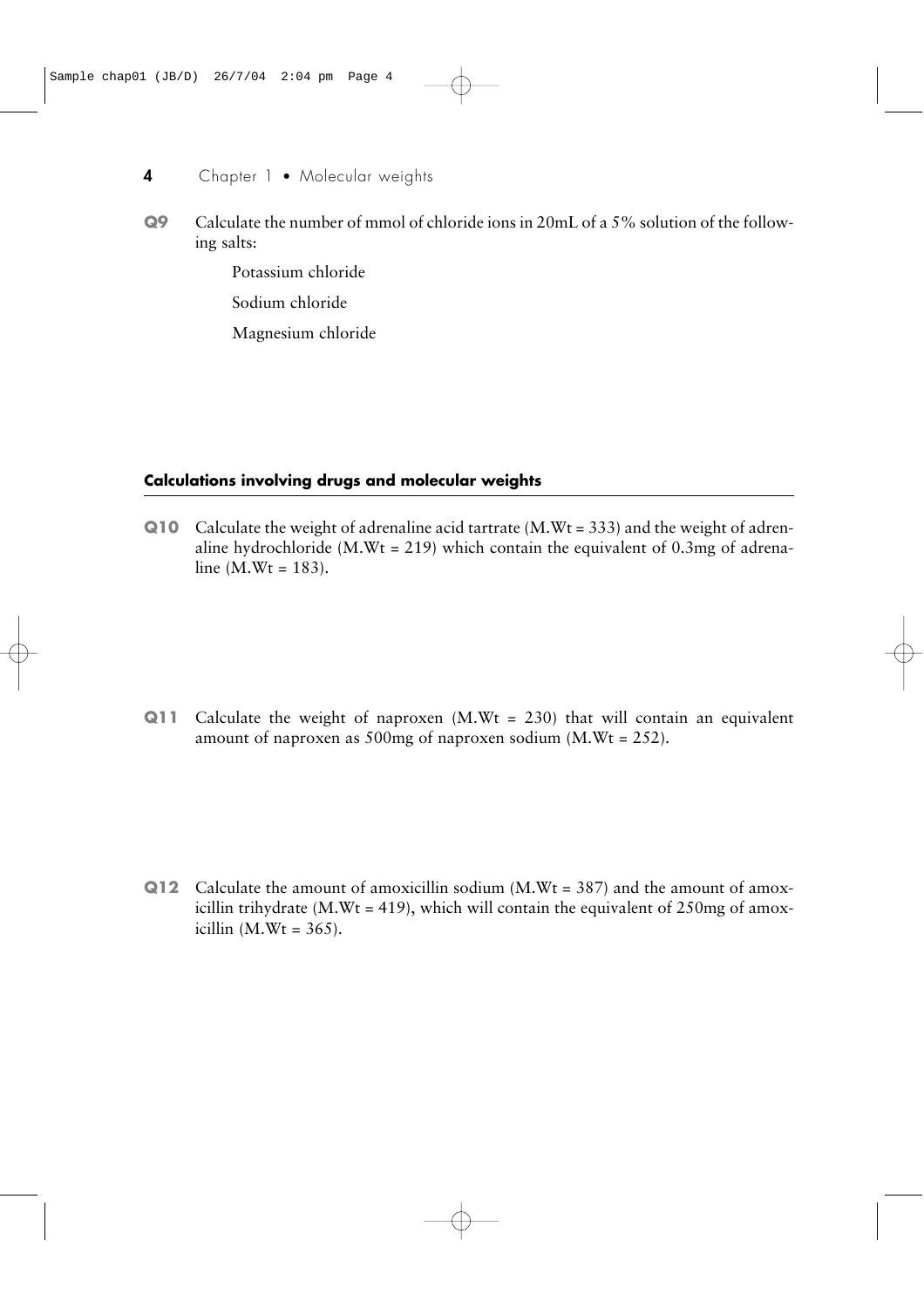**Q13** Calculate the amount of isoprenaline base (M.Wt = 211), which is contained in 100g isoprenaline hydrochloride (M.Wt = 248) and 200g isoprenaline sulphate (M.Wt = 566).

| Isoprenaline               | $C_{11}H_{17}NO_3$                                                       |
|----------------------------|--------------------------------------------------------------------------|
| Isoprenaline hydrochloride | $C_{11}H_{17}NO_3.HCl$                                                   |
| Isoprenaline sulphate      | $(C_{11}H_{17}NO_3)$ , H <sub>2</sub> SO <sub>4</sub> .2H <sub>2</sub> O |

**Q14** A pharmacist has to extemporaneously prepare 28 capsules each containing 50mg of clindamycin. Clindamycin hydrochloride powder is available. Calculate the amount of clindamycin hydrochloride required for 28 capsules.

| Clindamycin M.Wt               | $= 42.5$ |
|--------------------------------|----------|
| Clindamycin hydrochloride M.Wt | $= 461$  |

**Q15** Topal tablets each contain 40mg of sodium bicarbonate. Calculate the number of mmol of Na in each tablet. Molecular weights: Na = 23 HCO3 = 61

**Q16** Algicon suspension contain 50mg/5mL of potassium bicarbonate. If a patient takes 10mL qds for 10 days, how many mmol of K will be contained in this quantity?

Mol wts: K= 39, HCO<sub>3</sub> = 61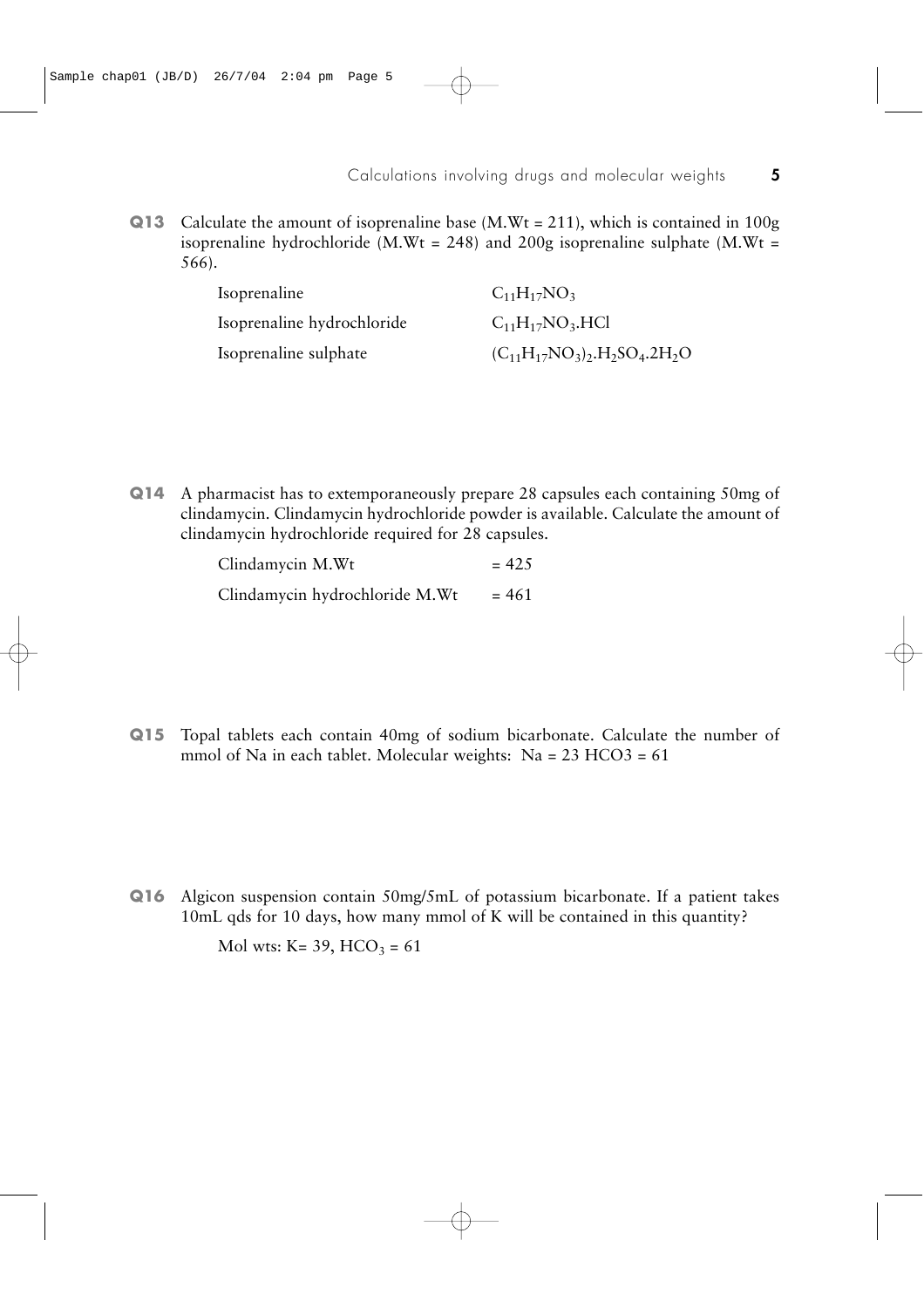**Q17** A sample of dried magnesium sulphate contains 60% of MgSO4. How many grams of Mg++ are contained in a 5g sample?

Mol wts:  $Mg = 24$ ,  $S = 32$ ,  $O = 16$ 

**Q18** You are required to make a batch of 25 powders each containing 4mg of flupentixol. You only have available flupentixol dihydrochloride powder. Calculate how much flupentixol dihydrochloride you would require to make 25 powders (assume you are not making an excess).

Mol wt: Flupentixol 435, flupentixol dihydrochloride 507

**Q19** How many mmols of lithium are provided by 1g of Lithium carbonate and how many are provided by 2g of lithium citrate?

> Mol wt of lithium carbonate  $Li_2$  CO<sub>3</sub> = 74 Mol wt of lithium citrate  $C_6H_5 Li_3O_7.4H_2O = 282$

**Q20** A pharmacist has to provide a litre of approximately 50mmol/litre of Na+ for use as an emergency oral rehydration therapy. The only available source of  $Na<sup>+</sup>$  is a litre infusion bottle of 0.9% sodium chloride. What volume of the infusion fluid should be made up to 1 litre with purified water to provide the correct concentration of Na+?

Mol wts Na =  $23$ , Cl =  $35.5$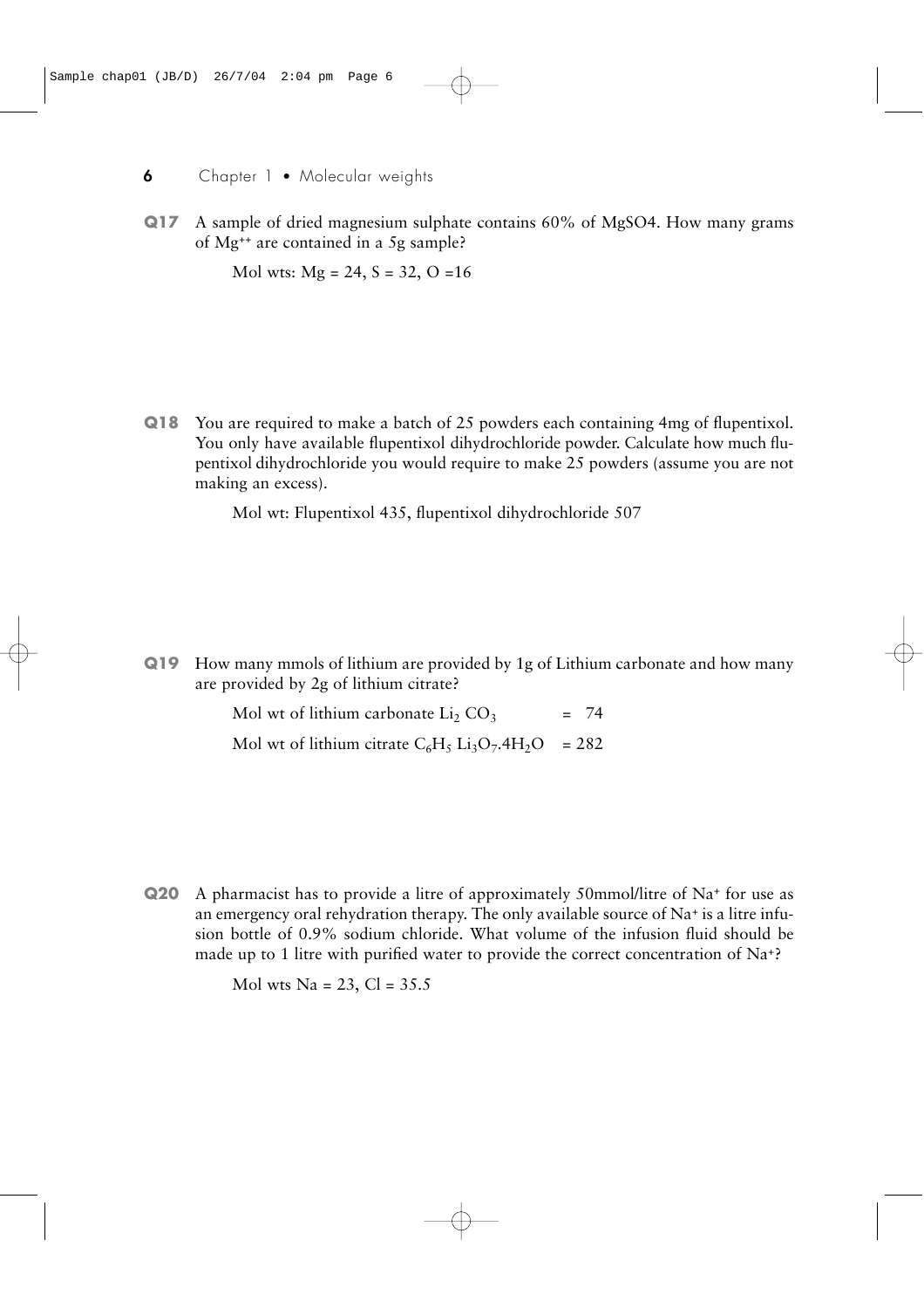**Q21** A pharmacist has to prepare a solution containing 10mmol Na+ in 200mL. What quantity of sodium chloride should be used to prepare the solution?

Mol Wts Na = 23, Cl =  $35.5$ 

**Q22** Flupentixol injection contains 100mg of flupentixol decanoate per mL. How much flupentixol is contained in 2mL of the injection?

> Molecular weight of flupentixol  $= 435$ Molecular weight of flupentixol decanoate  $= 588$

**Q23** Calculate the amount of haloperidol in 50mg of haloperidol decanoate? Molecular wt of haloperidol  $= 375$ 

Molecular wt of haloperodol decanoate  $= 530$ 

**Q24** You are required to produce a 4 molar solution of a drug with a molecular weight of 60. You have available 12g of the drug. What would be the final volume of the solution?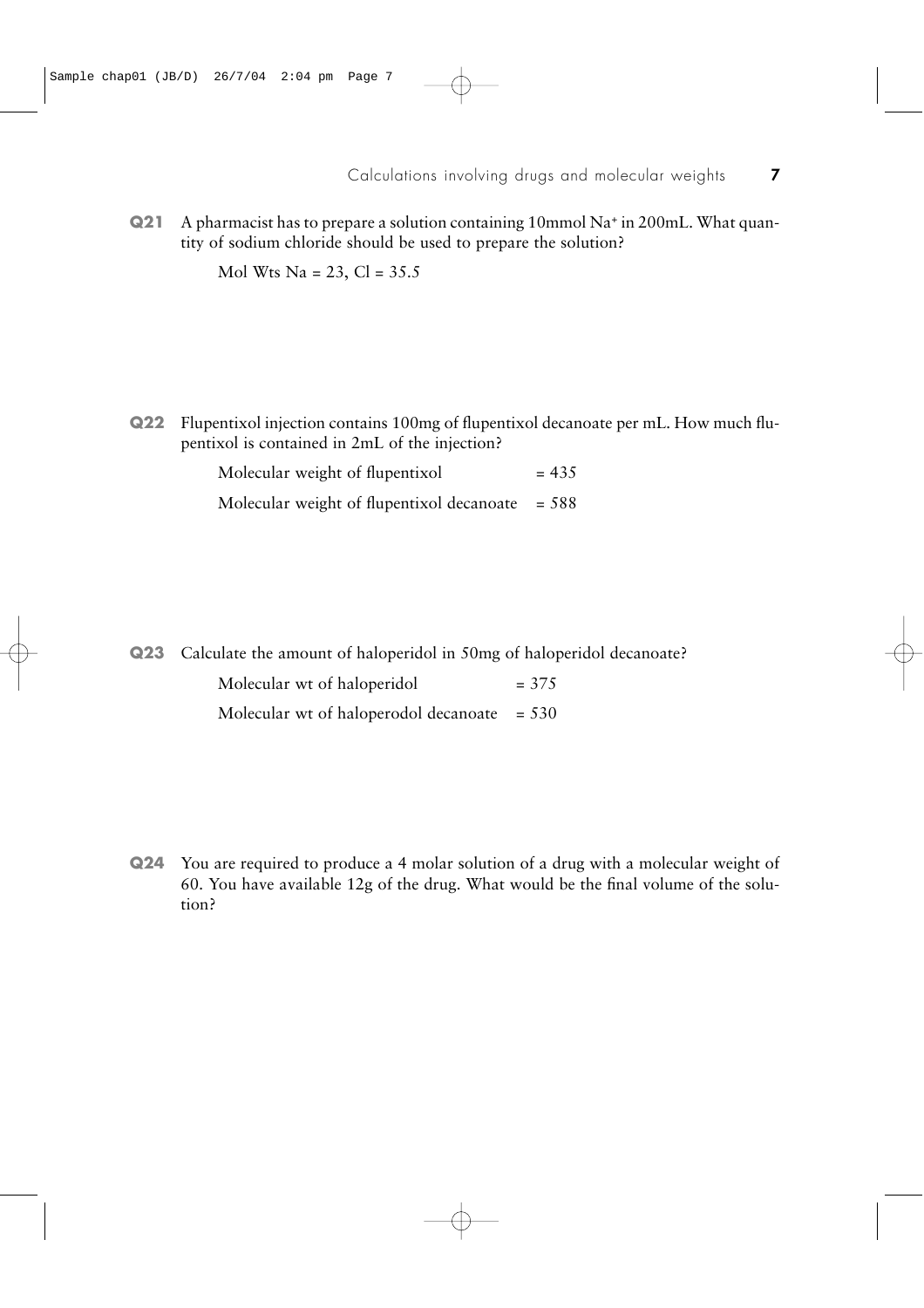**Q25** Phenytoin sodium has a molecular weight of 274. How much phenytoin sodium will be required to prepare 40mL of a 0.2 molar solution?

**Q26** A 'specials dispensing service' has an order to prepare 500 one mL ampoules of clindamycin injection (120mg/mL). Clindamycin phosphate is available. Calculate the weight of clindamycin phosphate required to prepare the batch of ampoules assuming no excess is made.

> $C$ lindamycin M.Wt  $= 425$ Clindamycin phosphate  $M.Wt = 505$

#### **Calculations involving the use of the BNF**

The information from the BNF required to answer these questions can be found at the end of the section, if a copy of the BNF is unavailable to the reader.

Hints on how to calculate the answer are shown below each question.

- **Q27** A child of 4 years is given the recommended dose of fluoride ion daily. The child lives in an area in which the water contains 250 micrograms of fluoride ion per litre and the child consumes 3 litres of this water per day.
	- (a) Calculate the weekly consumption of fluoride ion (in mg) by the child.
	- (b) Calculate the daily and weekly fluoride consumption from drinking water.
	- (c) Using the BNF, find the recommended dose of fluoride for a child of 4 years taking into account the fluoride in the drinking water.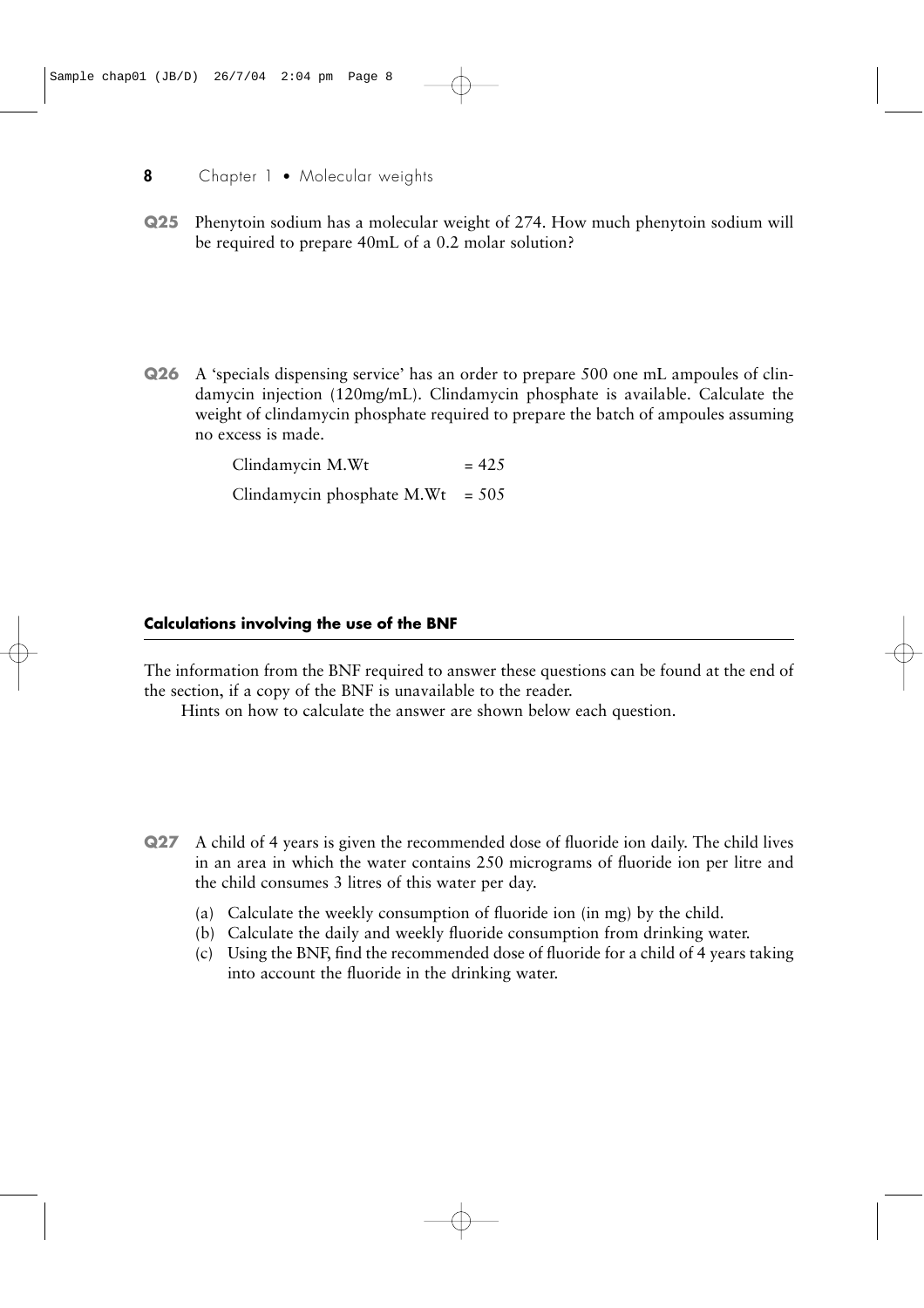- **Q28** Medicoal granules are given to a patient for the emergency treatment poisoning. The treatment regimen is 2 sachets immediately followed by 1 sachet every 20 minutes for the next hour. Calculate the mmol of Na and the charcoal that the patient will be receive as a result of the ingestion of medicoal granules.
	- (a) Use the BNF to find the mmol of sodium and the mg of charcoal per sachet.
	- (b) Calculate the number of sachets required.

- **Q29** A cardiac patient is changed from gastrocote liquid to gaviscon liquid, both at a dose of 10mL qds. Calculate the increased intake of sodium (in mmols) by the patient, if the patient takes the gaviscon for 7 days at the correct dose.
	- (a) Use the BNF to find the number of mmol of sodium in 10mL of both mixtures.
	- (b) Calculate the number of mmol of sodium for the dosage regiemn for both mixtures for one week.

**Q30** A child of 6 Kg is prescribed Gaviscon Infant oral powder at the BNF recommended dosage. Calculate the sodium intake (in mmol) if the child is given three meals a day followed by the gaviscon infant oral powder for 14 days. Use the BNF to find the number of sachet per dose and the number of mmol of sodium per dose.

- **Q31** A patient is changed from calcium and ergocalciferol tablets (1 tds) to Calcichew D3 tablets (1 od). What is the increase in Ca intake (in mmol) due to the change to Calcichew, if the patient takes the tablets for 4 weeks at the recommended dose?
	- (a) Use the BNF to find the number of mmol of calcium in each tablets.
	- (b) Calculate the calcium intake for each tablet for the dosage regimen.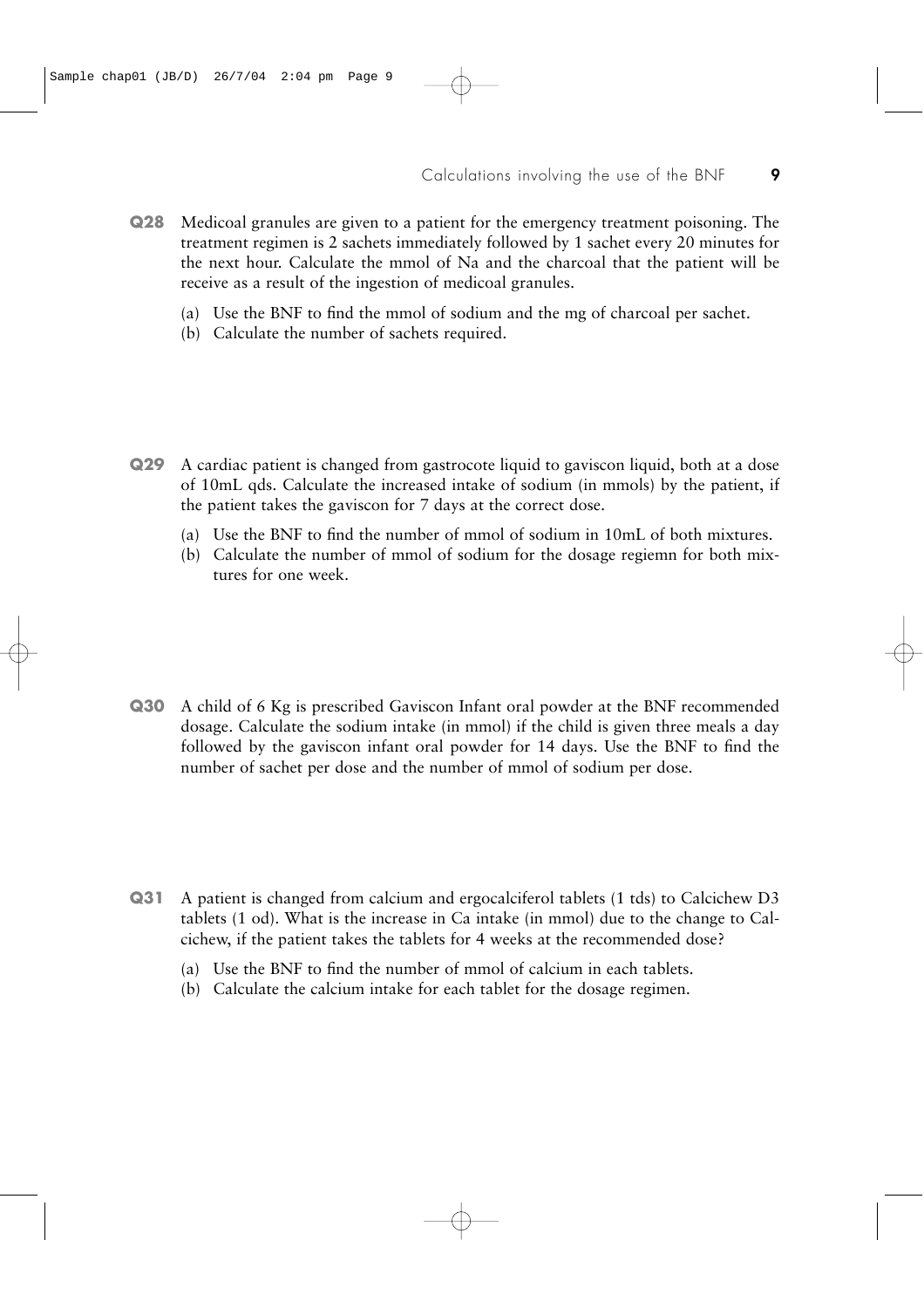- **Q32** A child requires 75 mg of chloroquine once a week. Chloroquine sulphate syrup is available. The child is going to a malarial area for 4 weeks. What is the dose for the syrup and how much should be prescribed for the child?
	- (a) What is the equivalence between chloroquine and chloroquine phosphate?
	- (b) What is the required dose?
	- (c) For how long should the child be prescribed chloroquine?

- **Q33** How many micrograms of betamethasone diproprionate is contained in 30 G of Lotriderm? What is the equivalent weight of betamethasone?
	- (a) Convert the % strength of betamethasone dipropionate to micrograms.
	- (b) Use the equivalence of betamethasone to the dipropionate found in the BNF.

- **Q34** A patient takes one Calcium and Vitamin D tablet twice a day for 28 days. How many mmols of calcium ion will they consume?
	- (a) Calculate the number of tablets required
	- (b) Use the BNF to find the number of mmol of calcium per tablet

- **Q35** A patient requires 80.5 mmol of phosphate per day for 7 days. Only Phosphate-Sandoz tablets are available. How many tablets should the patient take per day and how many mmols of potassium will they consume during the 7 days course of tablets?
	- (a) Use the BNF to find out the number of mmol of phosphate and potassium contained in one tablet
	- (b) How many tablets will the patient require to provide 80.5mmol of phosphate